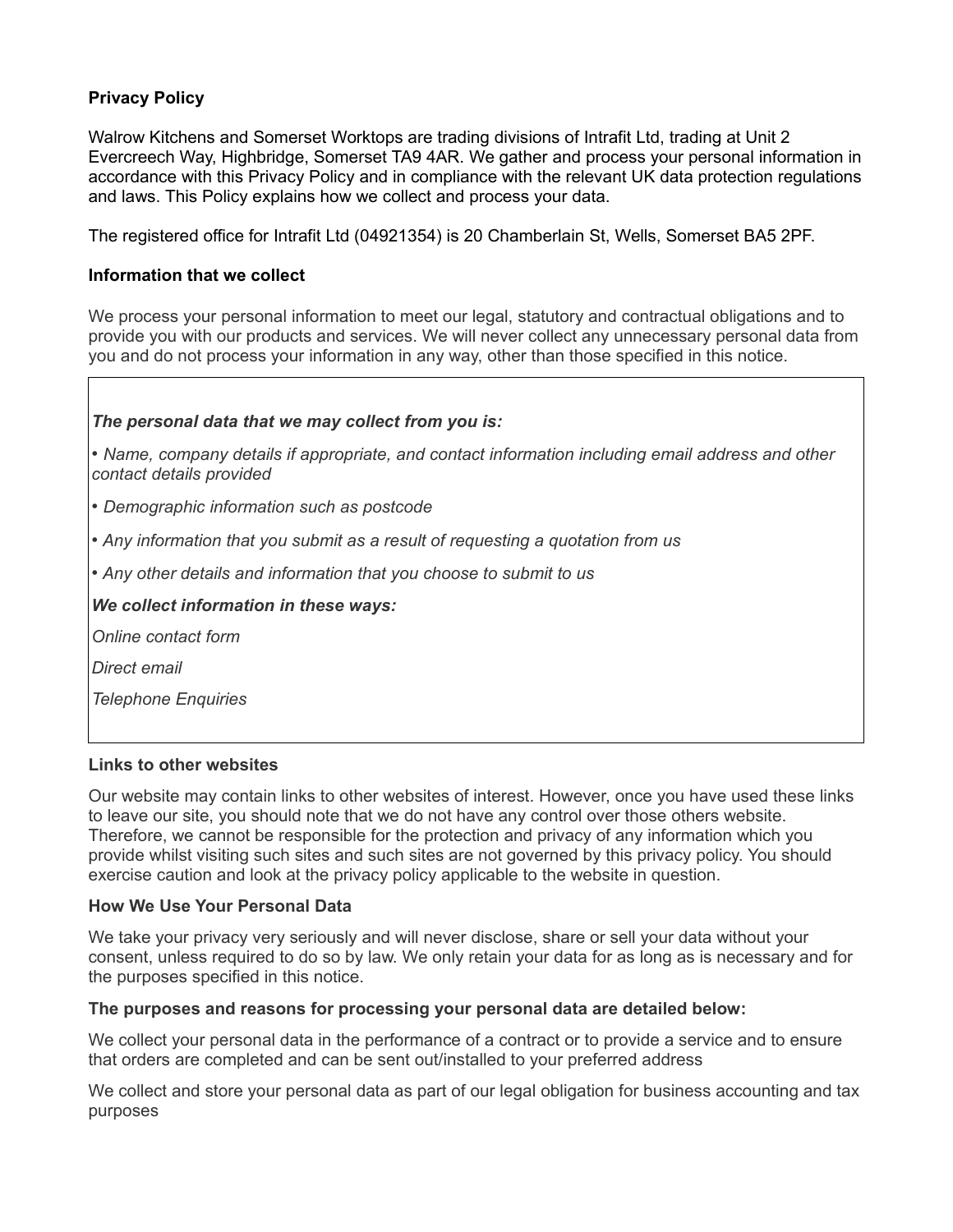# **People Who Contact Us Via Social Media**

If you send us a private or direct message via social media, the message will be stored for three months. It may be shared internally within Intrafit Ltd and its' trading divisions in order to ensure the best response, but it will not be shared with any other organisations.

# **Your Rights**

You have the right to access any personal information that we process about you and to request information about: -

- What personal data we hold about you
- The purposes of the processing
- The categories of personal data concerned
- The recipients to whom the personal data has/will be disclosed
- How long we intend to store your personal data for
- If we did not collect the data directly from you, information about the source

If you believe that we hold any incomplete or inaccurate data about you, you have the right to ask us to correct and/or complete the information and we will strive to update/correct it as quickly as possible unless there is a valid reason for not doing so, at which point you will be notified.

You also have the right to request erasure of your personal data or to restrict processing in accordance with data protection laws.

If we receive a request from you to exercise any of the above rights, we may ask you to verify your identity before acting on the relevant request. This is to ensure that your data is protected and kept secure.

# **Sharing and Disclosing Your Personal Information**

We do not share or disclose any of your personal information without your consent, other than for the purposes specified in this notice or where there is a legal requirement. We use a range of third parties to provide the services and business functions below, however all processors acting on our behalf only process your data in accordance with instructions from us and comply fully with this privacy policy, our data retention policy, the data protection laws and any other appropriate confidentiality and security measures.

# **Payment and Accounting**

If you choose to pay by card, we use a recognised and fully compliant credit/debit card processing company for telephone and in person payments. The information we provide to them is your name, address and email address, together with your payment card details, which are never subsequently stored either by them or by us. Our accountants may use some of the data you provide to us while compiling annual accounts and tax information.

# **Delivery Services**

We sometimes use third party courier services who act on our behalf to deliver our products. The only information we provide them with is your name, address, postcode, telephone number(s) where relevant and order details. This is only provided selectively and when necessary.

# **Safeguarding Measures**

We take your privacy seriously and we take every reasonable measure and precaution to protect and secure your personal data. We work hard to protect you and your information from unauthorised